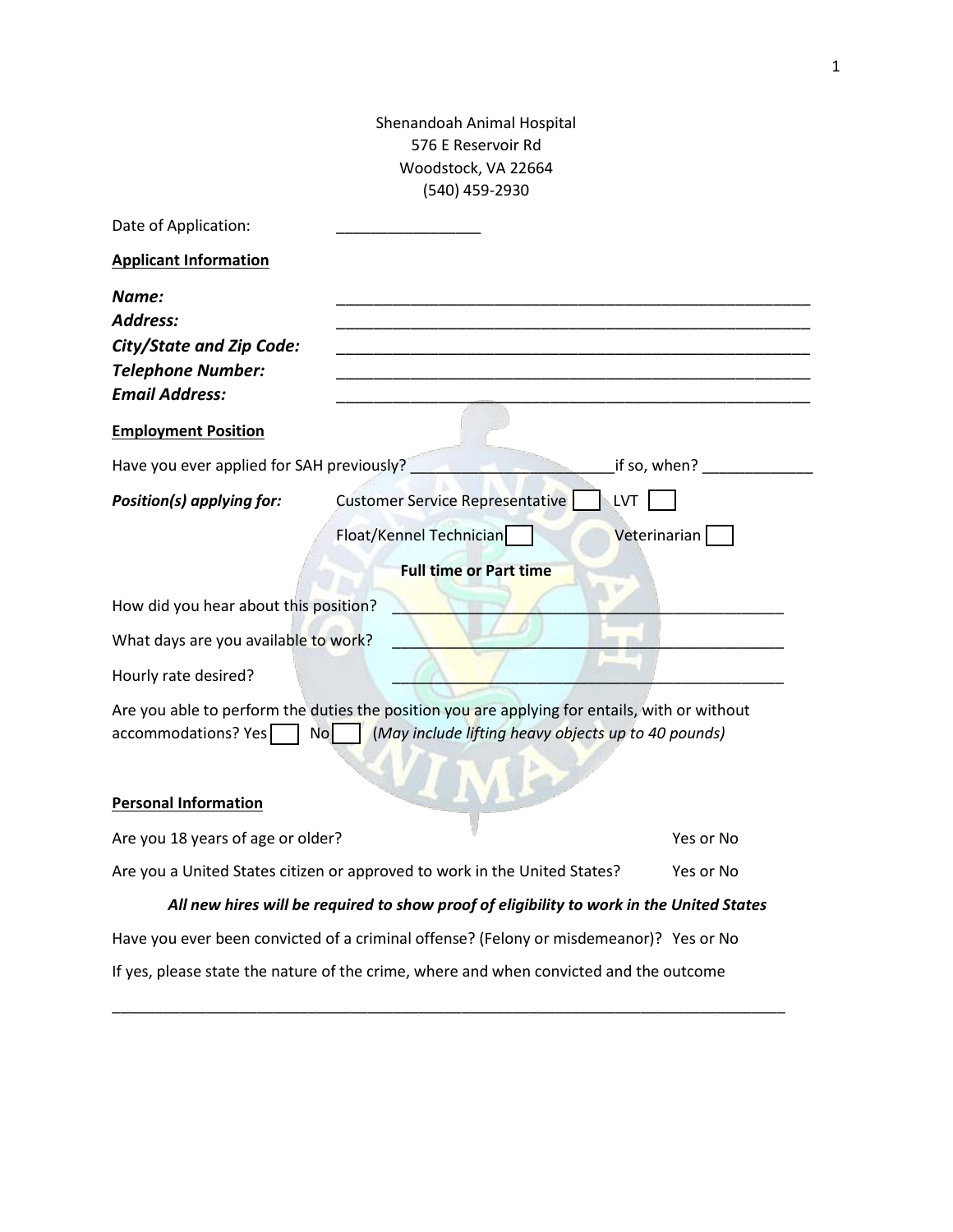## Resume

Did you attach a resume? Yes No

## Job Skills/Qualifications

Please list below the skills and qualifications you possess for the position you are applying for:

| <b>Education and Training</b>                    |                           |
|--------------------------------------------------|---------------------------|
| <b>High School</b>                               |                           |
| Name                                             |                           |
| Locations (city/state)                           |                           |
| <b>Year Graduated</b>                            |                           |
| College                                          |                           |
| Name                                             |                           |
| Location (city/state)                            |                           |
| <b>Year Graduated</b>                            |                           |
| Degree Earned                                    |                           |
| <b>Vocational School/Specialized Training</b>    |                           |
| Name<br>Location (city/state)                    |                           |
| <b>Year Graduated</b>                            |                           |
| Degree Earned                                    |                           |
|                                                  |                           |
|                                                  |                           |
|                                                  |                           |
| Previous Employment - starting with most current |                           |
|                                                  |                           |
| <b>Employer Name:</b>                            | May we contact? ________  |
| <b>Supervisor Name:</b>                          |                           |
| Employer Address:                                |                           |
| Employer Phone #:                                |                           |
| Dates Employed:<br>Job Title/Duties:             |                           |
|                                                  |                           |
| Reason for Leaving:                              |                           |
| Salary:                                          | Starting Ending Ending    |
| <b>Employer Name:</b>                            | May we contact? _________ |
| <b>Supervisor Name:</b>                          |                           |
|                                                  |                           |
| Employer Address:<br>Employer Phone #:           |                           |